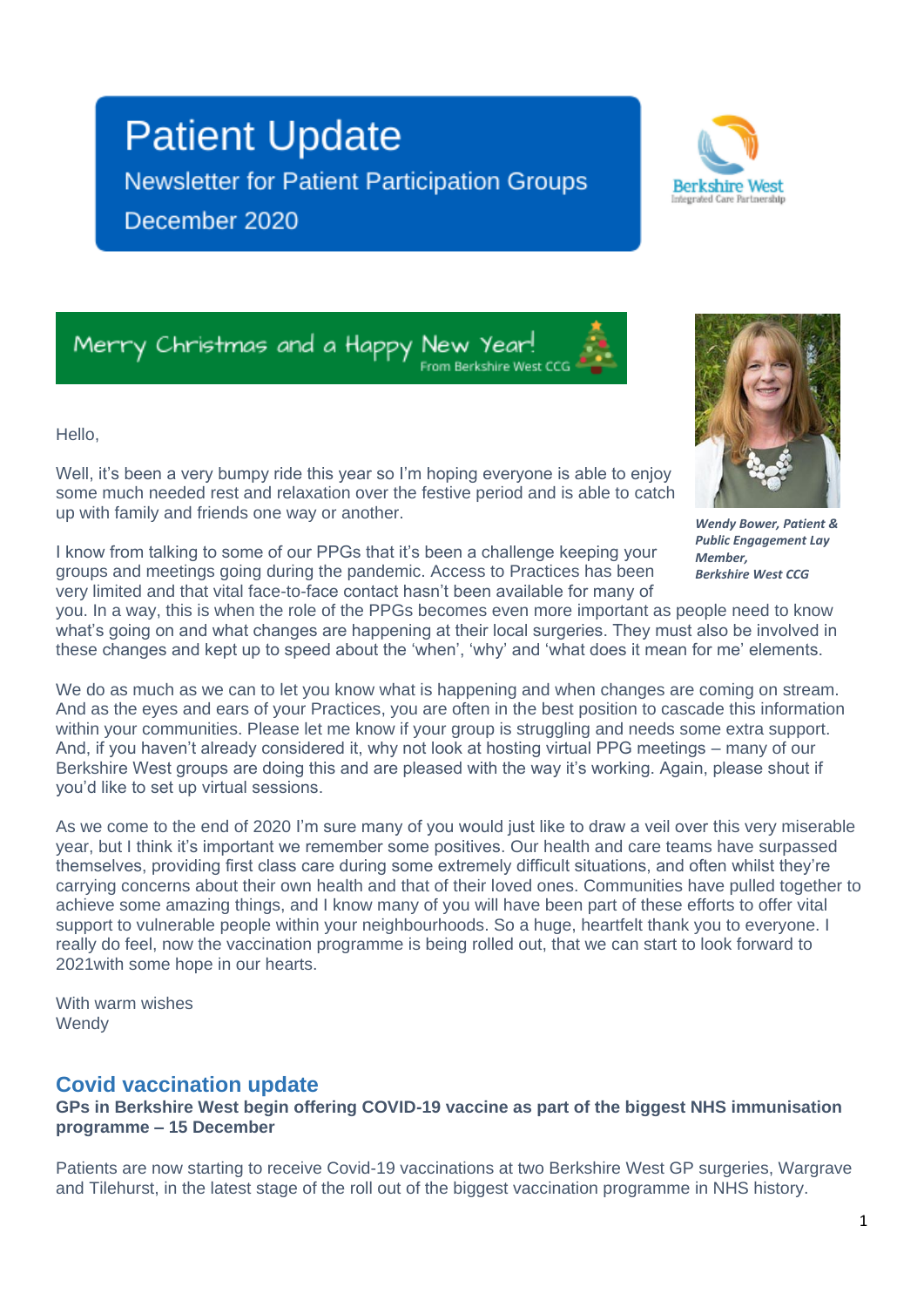Over the next couple of weeks other GP practices will be joining forces and contacting patients to offer them the vaccination, initially to patients over 80 years old and frontline health and care workers.

Today's milestone marks significant work from practice teams across Berkshire West to work rapidly over the last weeks to plan for the vaccination programme, redesign their sites and put in place safe processes to meet the tough logistical challenges of offering the vaccination.



People are asked not to contact their GP surgery so that their practice team can focus on arranging the vaccinations and provide day to day for all of their registered patients. You will be contacted when it is your turn to receive the vaccine.

Dr Abid Irfan, Chair of Berkshire West CCG said:

"Today marks a significant day in Berkshire West as we go live with our first GP led services in the greatest vaccination programme ever undertaken by the NHS.

"It has been incredible to see the efforts of GP practices and teams across Berkshire West coming together to work collectively to prepare for today and I am proud of everyone who is involved.

"Whilst the vaccine offers our best defence against the virus, it's important to remember that it doesn't mean we can start to relax our attention to the hands, face, space regulations. I'd urge everyone to continue doing everything they can to comply with the Government's rules and play their part in helping to keep themselves and their families safe," added Dr Irfan.

#### **Key message for the public**

The public have an important part to play to help them do this:

- please don't contact the NHS to seek a vaccine, we will contact you;
- when we do contact you, please attend your booked appointments; and
- please continue to follow all the guidance to control the virus and save lives.

#### **Oxford Imam Covid vaccine video**

A study from the Royal Society for Public Health found 57% of black, Asian and minority ethnic (BAME) people said they would take the Covid vaccine, compared with 79% of white people who said they would take the vaccine.

These figures came on the day Imam Monawar Hussain, the Muslim Chaplain at Oxford University Hospital, was filmed receiving his COVID-19 vaccine. [The video is on YouTube.](https://www.youtube.com/watch?v=oBOjS5yRBD0)

#### **Pregnant women encouraged to get their flu jab**

Following the recent announcement about the arrival of the covid vaccine and that it will not be given to pregnant women – Berkshire West health officials are keen to highlight, that the flu vaccine remains safe and highly recommended.

Pregnancy naturally weakens the body's immune system and as a result, flu can cause serious complications. So it's recommended that all pregnant women have their flu vaccine as soon as possible to protect themselves and their babies this winter.

Health officials have highlighted concerns that the covid vaccine messaging may lead to confusion and deter pregnant women from having their flu jab.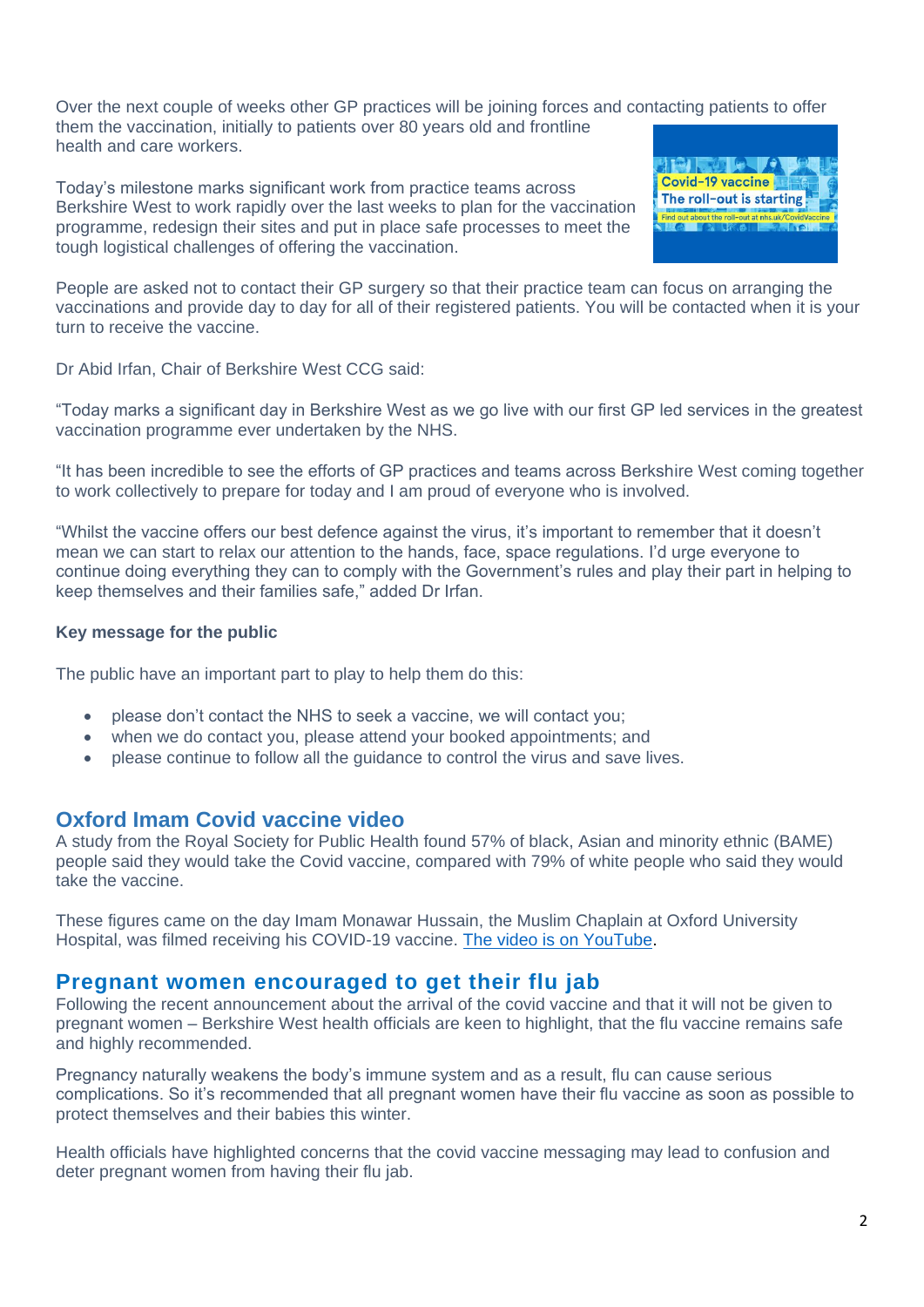Debbie Simmons, Director of Nursing at Berkshire West Clinical Commissioning Group (CCG) said: "Pregnant women remain a priority group for a free flu vaccination and making sure you're protected is more important than ever this year – it's safe and the best protection for you and your unborn baby. Talk to your GP, midwife or pharmacist about getting it as soon as possible. Lots of measures are in place to make sure the vaccine is given in a safe environment."

Pregnant women will not however be given the covid vaccine due to a lack of data on its safety, this is also the case for women who are breastfeeding or hoping to become pregnant within three months of getting the vaccination. Pregnant women and those breastfeeding or looking to conceive will receive the covid vaccine after they have given birth and finished breastfeeding.

#### **Royal Visit**

Their Royal Highnesses the Duke and Duchess of Cambridge visited the Royal Berkshire Hospital this month on the final lap of a three-day train tour around the UK to thank front line staff who 'kept Britain moving' during the pandemic.

Sixteen front line nurses and midwives from the RBH spoke to the Royal couple about the challenges they faced dealing with Covid, and how the health teams all pulled together to help each other.

One of the staff members to meet the Royal couple was nurse Rafael Fernandes who won a Trust competition to design a badge commemorating 2020 as International Year of the Nurse and Midwife.

Speaking after the visit, Trust Chair Graham Sims said: "We were very honoured the Duke and Duchess chose to visit the Royal Berkshire Hospital. It was a great opportunity for us to showcase the work we did during Covid and to highlight our achievements since the first wave of the pandemic and outline our plans for the future.

"We are very proud of the way the Trust has managed throughout this unprecedented period and it was very satisfying for us to get this Royal seal of approval for what we have achieved."

Acting Chief Executive Officer Nicky Lloyd said: "The Duke and Duchess were so interested in hearing about our work at the RBH and getting a first-hand picture from our teams about what it's been like dealing with such a major event. As Graham has said, we are so very proud of everyone here for the way they adapted so quickly to new ways of working at the height of Covid – many people redeployed to other sites, some retrained, some returned to work after retiring. The whole Trust rallied round very quickly and magnificently to make sure we continued to care for our patients and the wider community.

"I'd also like to thank local people for the way they supported us too. We felt so appreciated and that made a difficult situation a lot easier to handle," she said.

Prior to the Royal visit to Reading it was announced the Duke and Duchess had been named Patrons of NHS Charities Together and their visit to the RBH gave them chance to find out how some of the NHS Charities Together money allocated to the Trust has been spent. This has included a major refurbishment of staff showers and changing facilities and ongoing enhancement to areas to support staff wellbeing.

They were also updated on work for a permanent Wellbeing Centre and garden for staff which is being developed opposite the hospital funded by donations from generous local donors. NHS Charities Together funding will go towards kitting out the Centre which is due to open next summer.



#### **GET YOUR FREE FLU JAB** Ask your pharmacist. GP or midwife

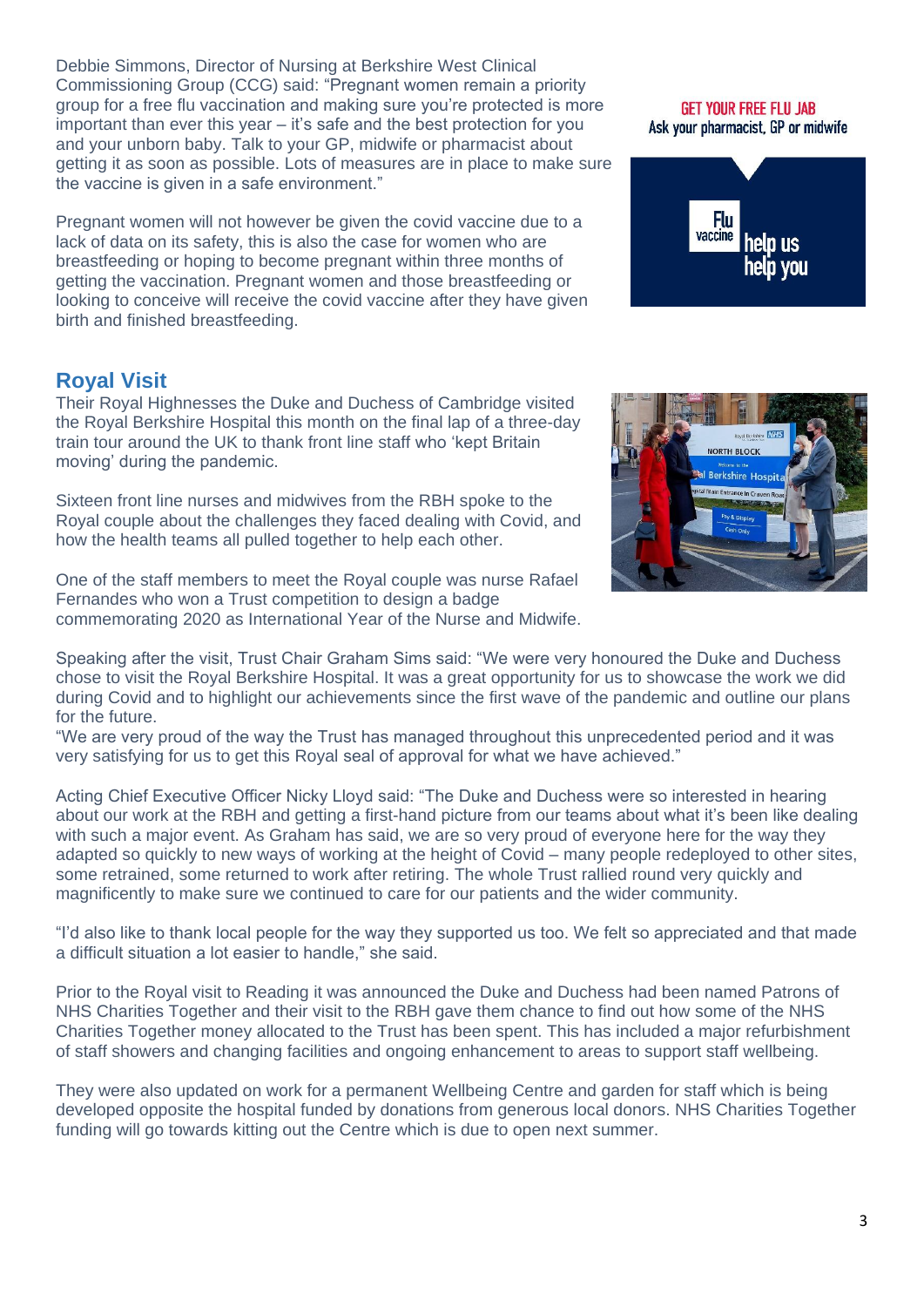#### **Accessing your GP**

A trio of short videos featuring Berkshire West GPs have been produced to reassure people that surgeries are open for business and it's important that they seek help if they spot worrying symptoms like lumps or bleeding, or they need help with managing a long term condition.

The videos feature [Dr Tom Back](https://youtu.be/VP3og5crZNY) (Reading), [Dr Heather Howells](https://youtu.be/QDLprkZCL60) (West Berkshire) and [Dr Rupa Joshi](https://youtu.be/y_EesadjBzQ) (Wokingham).

They are being shared by our partners in Healthwatch and local authorities but please feel free to send them to anyone you think may find them useful.

## **Help Us Help You Campaign**

The latest lockdown rules may have been lifted but that's unlikely to lighten the mood of people suffering mental health problems. And the run up to Christmas is also a difficult time for people suffering some form of depression or anxiety.

In light of this, health teams across Berkshire West are urging anyone with mental health worries to seek help for assessment or treatment as part of the NHS's Help Us Help You campaign.

Figures from the Office of National Statistics (ONS) show almost one in five adults were likely to be experiencing some form of depression during the pandemic and almost one in eight developed moderate to severe depressive symptoms. They also highlighted a marked increase in anxiety at the beginning of lockdown with almost half (49.6%) of people reporting high anxiety.

And although mental health services have been running throughout the pandemic, there was a marked dip in referrals despite evidence that coronavirus is making problems more common.

Figures for the South East show that in April only 57,814 referrals were made compared to 133,191 in April 2019. The latest figures from July show that referrals are recovering, but are still down by 11% compared to last year.

Dr Heather Howells, Mental Health lead for Berkshire West Clinical Commissioning Group, said: "Throughout the pandemic the NHS has been here to support people struggling with their mental health and we're keen to reassure people that they aren't burdening the NHS.

"These figures from the ONS are, sadly, not surprising. The last few months have been a really difficult time for many people who are worried about their health, jobs, children's schooling, money and many other things. And if you're already weighed down with mental health issues it can make everything feel completely overwhelming.



"I really don't want people to suffer in silence. Depression, anxiety and other mental health symptoms can affect us all and can be completely isolating and frightening but there is so much help available. So please make contact with someone, be it your GP surgery, a charity specialising in mental health issues or by self-referring on line," said Dr Howells.

NHS talking therapies are a confidential service run by fully trained experts offering help with problems like stress, anxiety and depression. People can access the service by visiting their GP or referring themselves online or ringing 0300 365 2000.

There is also online support on the NHS mental health and wellbeing link [www.nhs.uk](http://www.nhs.uk/) and people can also seek help by going online at NHS 111

Young people aged between 11 and 18 can visit KOOTH.com a free, anonymous and confidential online counselling and emotional wellbeing support. And for those over 18 and in urgent need of help, they should ring NHS 111 who will direct them to the right support.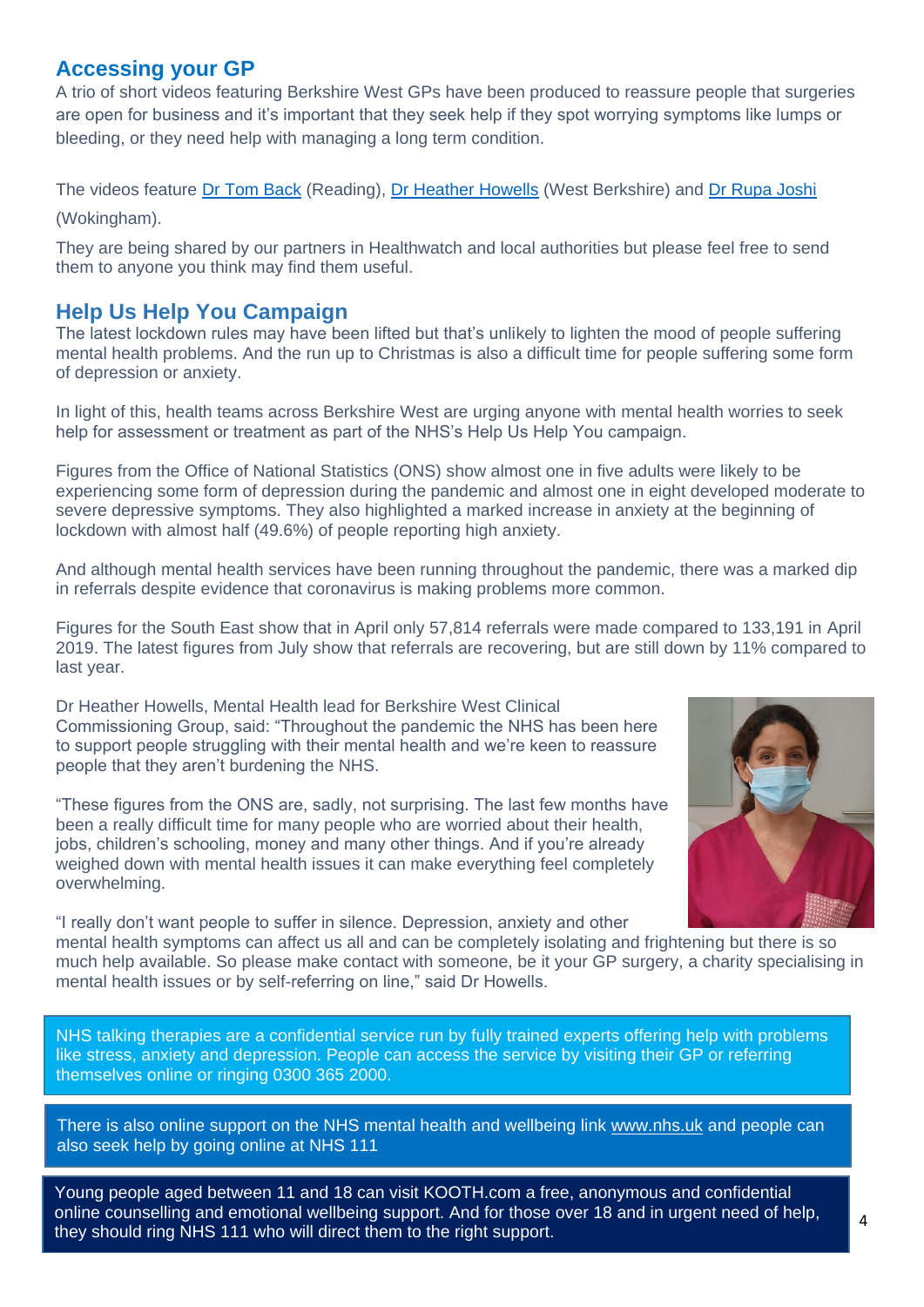There's also help for people suffering from depression or suicidal thoughts here [https://westberkshiresuicideprevention.org](https://eu-west-1.protection.sophos.com/?d=westberkshiresuicideprevention.org&u=aHR0cHM6Ly93ZXN0YmVya3NoaXJlc3VpY2lkZXByZXZlbnRpb24ub3Jn&i=NWE2ZWY0ZDE5MGM3OGQxNzlkNzYwZjFj&t=VUpzQXFyYnFMd3BjbFVUOXE0UkRpUy9aRWFqWmdWc21lREVrYTB6SGg5az0=&h=5905057687d940ffaa3c023d6bcb319d)

In emergency situations or if someone is in immediate danger, people must call 999 straight away.

#### **Support for people with LongCOVID**

A new service is now up and running for patients struggling with symptoms following a Covid infection.

This multidisciplinary clinic at the Royal Berkshire Hospital is for people with LongCOVID and is being run by consultants (respiratory, cardiac, acute medicine, pain medicine) from the Royal Berkshire NHS Foundation Trust and Berkshire Healthcare Foundation Trust. Local GPs and specialist respiratory, pain and fatigue physiotherapists and psychologists will also be providing expert advice and treatment.

LongCOVID (also known as post covid syndrome) applies to patients whose symptoms are ongoing for 12 weeks after their illness. Many complain of fatigue, widespread pain, chest pain, breathlessness, gastrointestinal symptoms, tachycardia and other neurological symptoms.

Patients will be offered a one stop assessment service where suitable, and investigated thoroughly as required. After this, they will be placed along the right clinical pathway to help treat and manage the symptoms.

Dr Deepak Ravindran, Consultant in Anaesthesia, Pain and Musculoskeletal Medicine at the RBH said: "This service recognises that patients may be experiencing multiple health and social problems and will adopt a trauma informed approach to deliver integrated holistic physical and mental health assessment. Where appropriate, signposting will be done to other services in the community that are closer to home for the patient.

The treatments range from high quality respiratory rehabilitation, which can be done face to face or remotely via digital platforms, to advice on fatigue and pain and nutrition/lifestyle management. Where suitable, medication advice will be given to the patient's GP to trial and continue if beneficial.

#### **NHS 111 First**